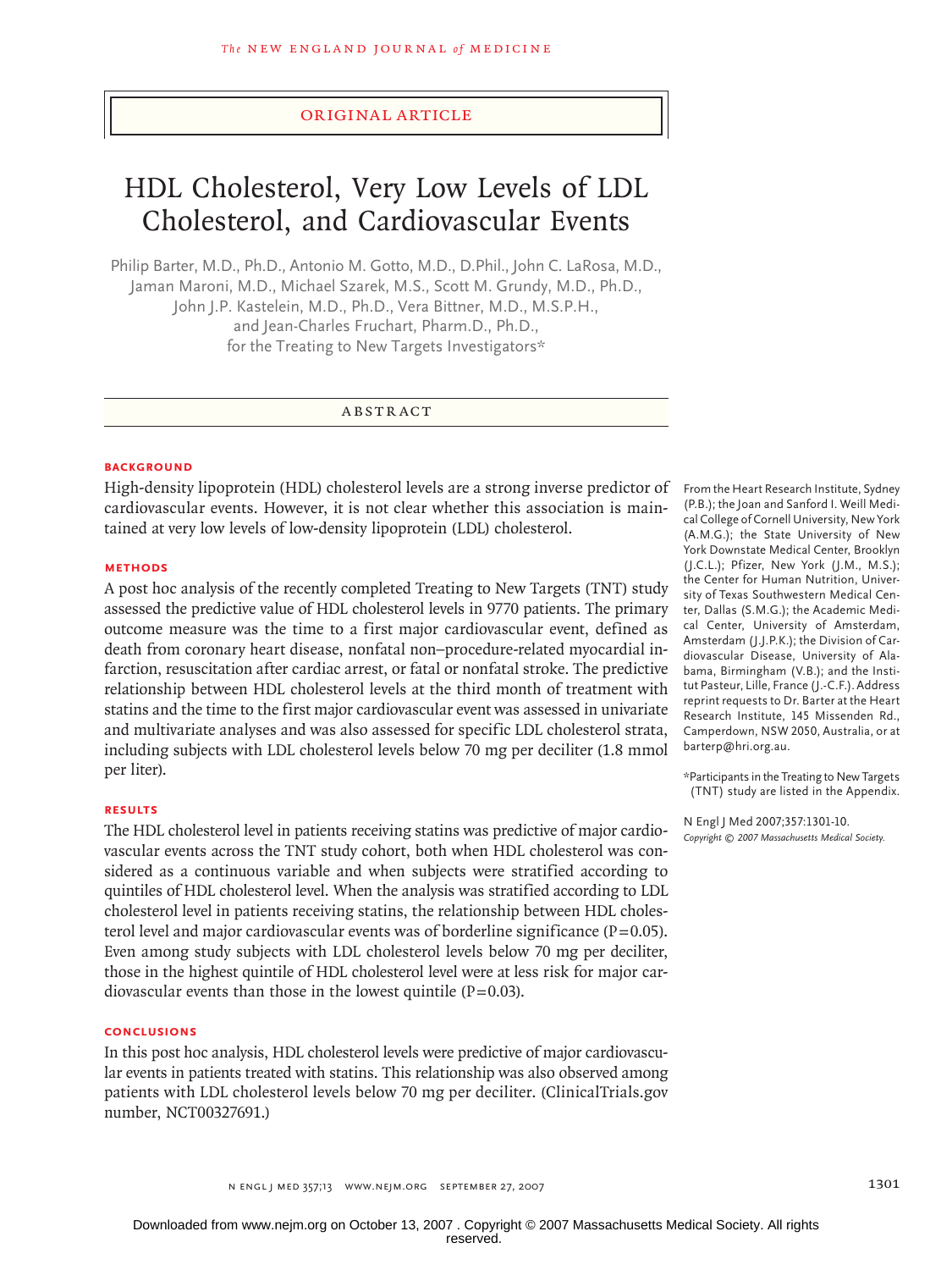**POPULATION STUDIES HAVE CONSISTENT-**<br>ly shown that high-density lipoprotein (HDL)<br>cholesterol levels are a strong, independent<br>inverse predictor of cardiovascular disease.<sup>1-5</sup> In ly shown that high-density lipoprotein (HDL) cholesterol levels are a strong, independent the Framingham Heart Study, HDL cholesterol level was more potent as a risk factor for coronary heart disease than was the level of low-density lipoprotein (LDL) cholesterol.4 An analysis of data from four large studies concluded that each increase of 1 mg per deciliter (0.03 mmol per liter) in HDL cholesterol is associated with a decrease of 2 to 3% in the risk of future coronary heart disease.<sup>6</sup>

Intervention trials using statins to lower LDL cholesterol have consistently shown substantial reductions in major cardiovascular events in the treated groups.7-13 Furthermore, the magnitude of the reduction in events is a function of the extent of LDL cholesterol lowering, with each decrease of 40 mg per deciliter (1.0 mmol per liter) in LDL cholesterol corresponding to a 24% reduction in major cardiovascular events.<sup>13</sup> However, in all the statin trials, there remains a substantial residual risk in the treated groups.

One explanation for this may relate to the presence of a low baseline level of HDL cholesterol, which has been shown in several trials to remain predictive of major cardiovascular events, even during treatment with statins.14 In a recent pooled analysis of four trials of statins, the moderate increase in HDL cholesterol levels seen with these drugs correlated with regression of coronary atherosclerosis.15 These findings have added support to the proposition that HDL cholesterol levels should be considered as therapeutic targets independent of the lowering of LDL cholesterol levels. However, it could also be argued that if LDL cholesterol levels are reduced to very low levels, low HDL cholesterol levels may no longer be relevant. To date, this view has remained untested.

In the Treating to New Targets (TNT) trial (ClinicalTrials.gov number, NCT00327691), 2661 subjects achieved an LDL cholesterol level below 70 mg per deciliter (1.8 mmol per liter) while receiving statin therapy.16 This target originally was proposed as an optional treatment goal in very-high-risk patients with coronary heart disease in an update to the National Cholesterol Education Program Adult Treatment Panel III (NCEP-ATP III) guidelines, $17$  and it has now been proposed by the American Heart Association and the American College of Cardiology guidelines as a reasonable target for therapy in patients with coronary heart disease or other forms of atherosclerotic disease.<sup>18</sup>

This post hoc analysis of the TNT trial examined the relationship between the frequency of major cardiovascular events and HDL cholesterol levels in a population of patients with clinically evident coronary heart disease who were being treated with statins. It also investigated whether any observed relationship was maintained when LDL cholesterol was reduced below 70 mg per deciliter.

#### METHODS

The TNT trial was a randomized, double-blind, parallel-group, multicenter clinical trial, the design of which has been described in detail previously.16,19 The trial was sponsored by Pfizer and developed by the steering committee (see the Appendix) in collaboration with the sponsor. The trial data were retained by the sponsor.

The steering committee proposed and designed the analysis of HDL cholesterol data. The analysis was performed by one of the authors, who was employed by the sponsor. All the data and analyses were made available to the steering committee without restriction. All steering-committee members participated in the writing and critical appraisal of the manuscript. The steering committee assumes overall responsibility for the integrity of the data, the accuracy of the data analyses, and the completeness of the material reported.

#### **Patient Population**

Subjects eligible for inclusion were men and women aged 35 through 75 years with clinically evident coronary heart disease, defined as a previous myocardial infarction, previous or current angina with objective evidence of atherosclerotic coronary heart disease, or a previous coronary revascularization procedure. The major exclusion criteria were statin hypersensitivity, current liver disease, nephrosis, pregnancy, uncontrolled risk factors for coronary heart disease, a coronary heart disease event or revascularization procedure within the preceding month, congestive heart failure, unexplained creatine kinase levels greater than six times the upper limit of normal, any non-skin cancer, malignant melanoma, other survival-limiting disease, and immunosuppressive treatment.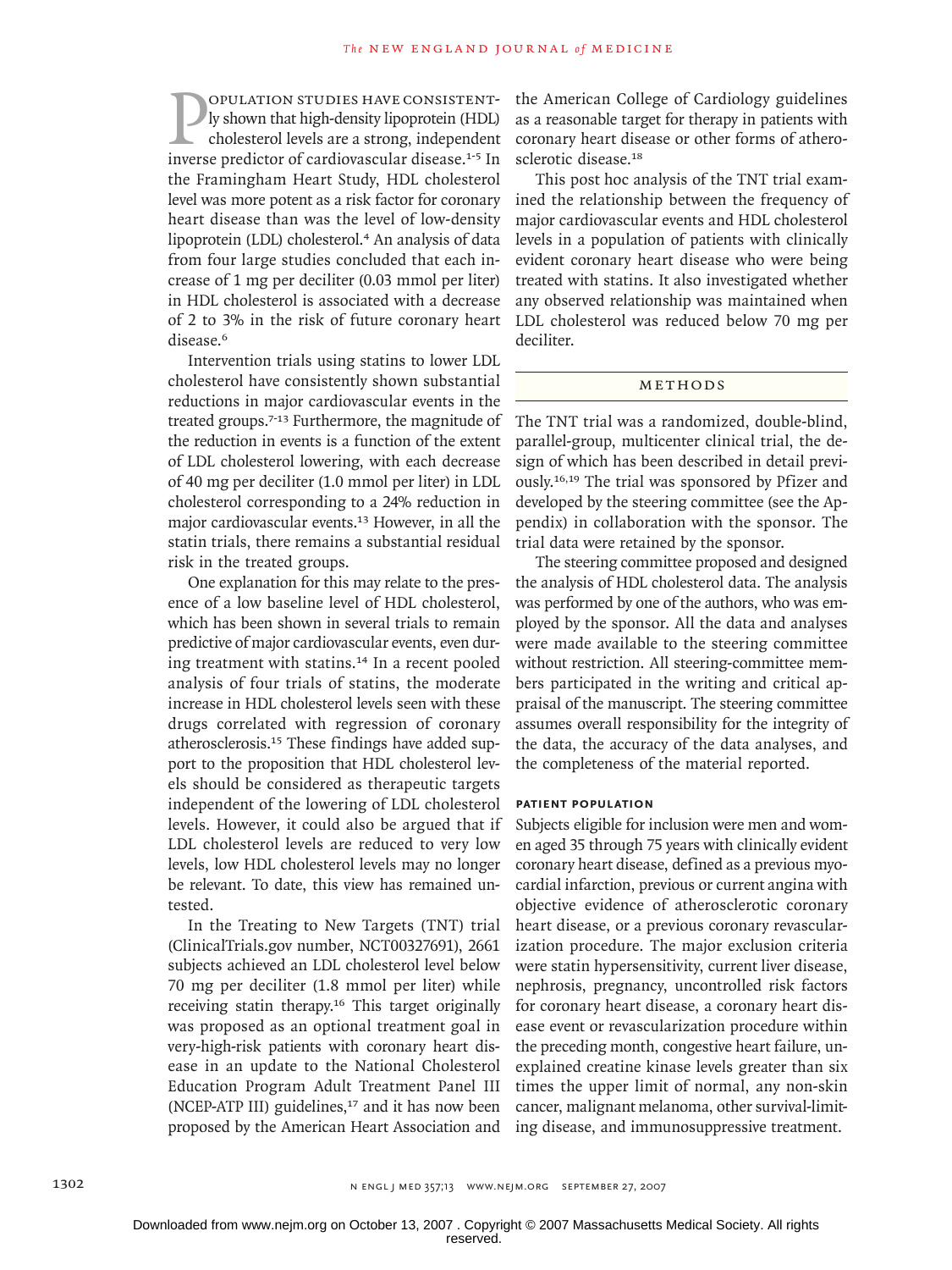## **Study Protocol**

Any previously prescribed lipid-regulating drugs were discontinued at screening, and all subjects underwent a washout period of 1 to 8 weeks (8 weeks for those who had previously received lipid-regulating drugs and 1 week for those who had not). To ensure that all subjects at baseline achieved LDL cholesterol levels consistent with then-current guidelines for the treatment of stable coronary heart disease, patients with LDL cholesterol levels between 130 and 250 mg per deciliter (3.4 and 6.5 mmol per liter) and triglyceride levels of 600 mg per deciliter (6.8 mmol per liter) or less entered an 8-week open-label period with 10 mg of atorvastatin per day. At the end of the run-in phase (baseline), subjects with a mean LDL cholesterol level of less than 130 mg per deciliter (3.4 mmol per liter) (determined 4 weeks and 2 weeks before randomization) were randomly assigned to double-blind therapy with 10 mg or 80 mg of atorvastatin per day, as previously described.<sup>16</sup> The primary efficacy outcome measure was the time to first occurrence of a major cardiovascular event, defined as death from coronary heart disease; nonfatal non–procedure-related myocardial infarction; resuscitation after cardiac arrest; or fatal or nonfatal stroke.

# **Statistical Analysis**

For this study, the 9770 subjects in the TNT trial for whom HDL cholesterol data were available were stratified into quintiles based on their HDL cholesterol levels determined at month 3 of the double-blind treatment phase. The baseline clinical characteristics of these five patient groups were compared.

Cox regression models were fitted to determine the expected 5-year risk of a first major cardiovascular event from nonparametric survivor function estimates determined by quintile of HDL cholesterol level at month 3 of the trial, unadjusted and after adjustment for important covariates. The covariates considered in the analyses were sex, age, smoking status, body-mass index, systolic blood pressure, fasting glucose level, LDL cholesterol level, triglyceride level, ratio of apolipoprotein B to apolipoprotein A-I, LDL cholesterol and triglyceride levels at month 3 of the trial, and the presence or absence of a history of diabetes, myocardial infarction, cardiovascular disease, and hypertension.

A stratified regression analysis was performed to determine the interaction between HDL and LDL cholesterol levels in patients receiving statins, using specific LDL cholesterol cutoff points (<70, 70 to 100, and >100 mg per deciliter [<1.8, 1.8 to 2.6, and >2.6 mmol per liter]). This analysis was adjusted for treatment, sex, age as a continuous variable, smoking status, body-mass index, systolic blood pressure, fasting glucose level, the triglyceride level at month 3, and the presence or absence of a history of diabetes, myocardial infarction, cardiovascular disease, and hypertension. A separate analysis of patients receiving statins in the lowest LDL stratum (<70 mg per deciliter) was performed according to quintile of HDL cholesterol level during statin therapy, likewise adjusted for the variables listed above.

The relationships between the quintile of the ratio of LDL cholesterol to HDL cholesterol at month 3, the quintile of the ratio of total cholesterol to HDL cholesterol at month 3, and the incidence of major cardiovascular events were also summarized overall and according to treatment group. Finally, the relationship between continuous HDL cholesterol levels (both at baseline and at 3 months) and time to a first major cardiovascular event was determined in univariate and multivariate Cox regression models, including all covariates listed above as well as treatment assignment.

#### **RESULTS**

#### **Baseline Characteristics**

The baseline characteristics and lipid levels of the subjects in each of the quintiles of HDL cholesterol level during statin treatment (month 3) are shown in Table 1. Subjects with higher HDL cholesterol levels were older, more likely to be female, and leaner than those with lower HDL cholesterol levels. Current smokers were less common in the higher quintiles of HDL cholesterol levels, and subjects with higher HDL cholesterol levels were more likely to have never smoked. The proportion of past smokers was similar in all quintiles.

As expected, subjects with higher HDL cholesterol levels during statin treatment (month 3) had higher concentrations of apolipoprotein A-I (a structural component of HDL) and lower plasma triglyceride levels. The concentration of apolipoprotein B (a structural component of the non-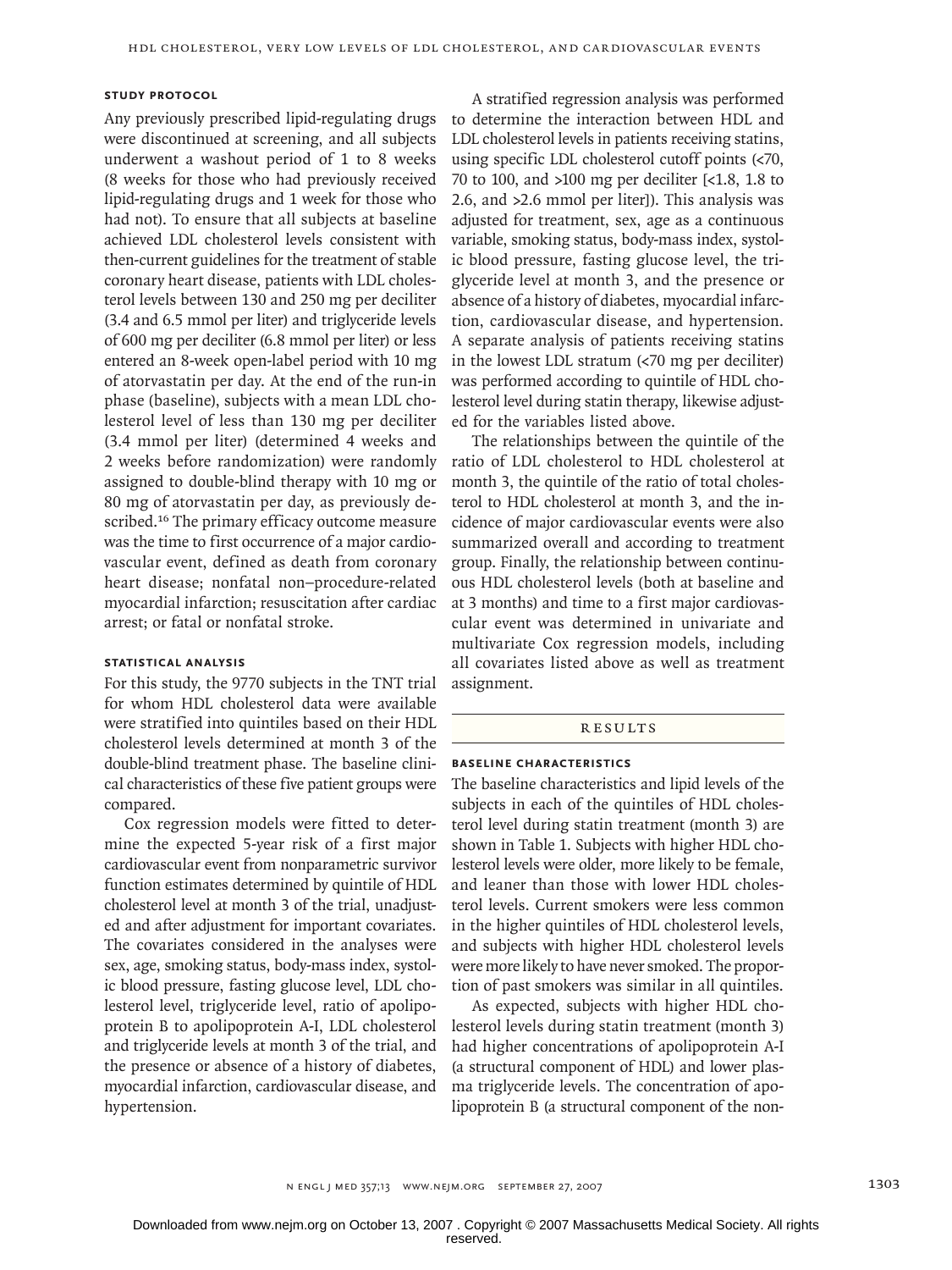| Table 1. Baseline Characteristics of the Patients According to Quintile of HDL Cholesterol Level at Month 3.* |                             |                                                                                          |                             |                             |                                                |  |  |  |
|---------------------------------------------------------------------------------------------------------------|-----------------------------|------------------------------------------------------------------------------------------|-----------------------------|-----------------------------|------------------------------------------------|--|--|--|
| Characteristic                                                                                                | Quintile 1,<br>$(N = 1710)$ | Quintile 2,<br><38 mg/dl 38 to <43 mg/dl 43 to <48 mg/dl 48 to <55 mg/dl<br>$(N = 1981)$ | Quintile 3,<br>$(N = 1959)$ | Quintile 4,<br>$(N = 1998)$ | Quintile 5,<br>$\geq$ 55 mg/dl<br>$(N = 2122)$ |  |  |  |
| No. receiving 10 mg of atorvastatin                                                                           | 834                         | 937                                                                                      | 989                         | 1043                        | 1093                                           |  |  |  |
| No. receiving 80 mg of atorvastatin                                                                           | 876                         | 1044                                                                                     | 970                         | 955                         | 1029                                           |  |  |  |
| Male sex $-$ %                                                                                                | 91.5                        | 89.4                                                                                     | 83.7                        | 78.0                        | 65.0                                           |  |  |  |
| White race - %†                                                                                               | 94.0                        | 93.7                                                                                     | 94.1                        | 94.2                        | 94.4                                           |  |  |  |
| $Age - yr$                                                                                                    | $58.9 + 9.1$                | $59.9 + 8.8$                                                                             | $61.2 + 8.7$                | $61.6 + 8.6$                | $62.9 + 8.4$                                   |  |  |  |
| Age $\ge 65$ yr – %                                                                                           | 29.4                        | 33.3                                                                                     | 38.4                        | 40.7                        | 46.7                                           |  |  |  |
| Body-mass indext:                                                                                             | $29.9 + 4.7$                | $29.1 \pm 4.9$                                                                           | $28.6 \pm 4.4$              | $28.0 + 4.1$                | $27.2 + 4.3$                                   |  |  |  |
| Never smoked - no. (%)                                                                                        | 317(18.5)                   | 419 (21.2)                                                                               | 486 (24.8)                  | 505 (25.3)                  | 561 (26.4)                                     |  |  |  |
| Former smoker - no. (%)                                                                                       | 1041 (60.9)                 | 1251(63.1)                                                                               | 1239 (63.2)                 | 1291 (64.6)                 | 1353 (63.8)                                    |  |  |  |
| Current smoker - no. (%)                                                                                      | 352 (20.6)                  | 311 (15.7)                                                                               | 234 (11.9)                  | 202 (10.1)                  | 208 (9.8)                                      |  |  |  |
| Lipids $-\frac{mg}{d}$                                                                                        |                             |                                                                                          |                             |                             |                                                |  |  |  |
| LDL cholesterol                                                                                               | $96.7 \pm 17.7$             | $97.3 \pm 17.4$                                                                          | $97.6 \pm 17.2$             | $98.4 \pm 17.6$             | $97.2 \pm 17.8$                                |  |  |  |
| HDL cholesterol                                                                                               | $35.7 \pm 4.5$              | $41.1 \pm 4.6$                                                                           | $45.2 \pm 4.8$              | $50.4 \pm 5.8$              | $61.5 \pm 10.1$                                |  |  |  |
| Total cholesterol                                                                                             | $169.2 \pm 24.1$            | $171.3 + 24.0$                                                                           | $172.1 + 22.6$              | $176.4 \pm 22.8$            | $183.1 \pm 23.0$                               |  |  |  |
| Total triglycerides                                                                                           | $185.6 \pm 81.7$            | $166.1 \pm 76.5$                                                                         | $146.7 + 63.9$              | $138.7 + 59.5$              | $122.0 \pm 54.1$                               |  |  |  |
| Apolipoprotein A-I                                                                                            | $123.1 \pm 14.9$            | $134.1 \pm 14.8$                                                                         | $142.4 \pm 15.4$            | $152.9 \pm 17.7$            | $173.1 \pm 24.1$                               |  |  |  |
| Apolipoprotein B                                                                                              | $116.2 \pm 19.5$            | $113.3 \pm 19.3$                                                                         | $110.6 \pm 18.5$            | $109.8 \pm 18.7$            | $106.4 \pm 18.7$                               |  |  |  |
| Cardiovascular history - no. (%)                                                                              |                             |                                                                                          |                             |                             |                                                |  |  |  |
| Myocardial infarction                                                                                         | 1077 (63.0)                 | 1202 (60.7)                                                                              | 1141 (58.2)                 | 1128 (56.5)                 | 1150 (54.2)                                    |  |  |  |
| Coronary-artery bypass grafting                                                                               | 855 (50.0)                  | 972 (49.1)                                                                               | 921 (47.0)                  | 887 (44.4)                  | 916 (43.2)                                     |  |  |  |
| Coronary angioplasty                                                                                          | 921 (53.9)                  | 1071(54.1)                                                                               | 1068 (54.5)                 | 1083 (54.2)                 | 1145 (54.0)                                    |  |  |  |
| Cerebrovascular accident                                                                                      | 100(5.8)                    | 114(5.8)                                                                                 | 94 (4.8)                    | 101(5.1)                    | 95 (4.5)                                       |  |  |  |
| Angina                                                                                                        | 1402 (82.0)                 | 1618 (81.7)                                                                              | 1621 (82.7)                 | 1607 (80.4)                 | 1715 (80.8)                                    |  |  |  |
| Peripheral vascular disease                                                                                   | 248 (14.5)                  | 238 (12.0)                                                                               | 229 (11.7)                  | 208 (10.4)                  | 222 (10.5)                                     |  |  |  |
| Hypertension                                                                                                  | 973 (56.9)                  | 1060(53.5)                                                                               | 1069 (54.6)                 | 1060(53.1)                  | 1127(53.1)                                     |  |  |  |
| Arrhythmia                                                                                                    | 347 (20.3)                  | 327 (16.5)                                                                               | 379 (19.3)                  | 355 (17.8)                  | 380 (17.9)                                     |  |  |  |
| Congestive heart failure                                                                                      | 177(10.4)                   | 169(8.5)                                                                                 | 145(7.4)                    | 127(6.4)                    | 134(6.3)                                       |  |  |  |
| <b>Diabetes</b>                                                                                               | 363 (21.2)                  | 338 (17.1)                                                                               | 286 (14.6)                  | 256 (12.8)                  | 224 (10.6)                                     |  |  |  |

\* Plus–minus values are means ±SD.

† Race was determined by the investigator.

 $\ddot{\textbf{r}}$  The body-mass index is the weight in kilograms divided by the square of the height in meters.

§ To convert values for LDL, HDL, and total cholesterol to millimoles per liter, multiply by 0.02586. To convert values for triglycerides to millimoles per liter, multiply by 0.01129.

HDL lipoproteins) declined slightly with increasing HDL cholesterol levels (P<0.001). The prevalence of diabetes in the lowest quintile of HDL cholesterol levels was double that in the highest quintile. There were no significant differences in any of these baseline characteristics between the two atorvastatin treatment groups within each HDL cholesterol group.

# **Cardiovascular Events According to Quintile of HDL Cholesterol Level**

The expected 5-year risk of major cardiovascular events was determined for each quintile of HDL cholesterol level in patients receiving statins across the entire TNT trial cohort. In the univariate model, the event rate was reduced by 40% in the highest quintile relative to the lowest. When the anal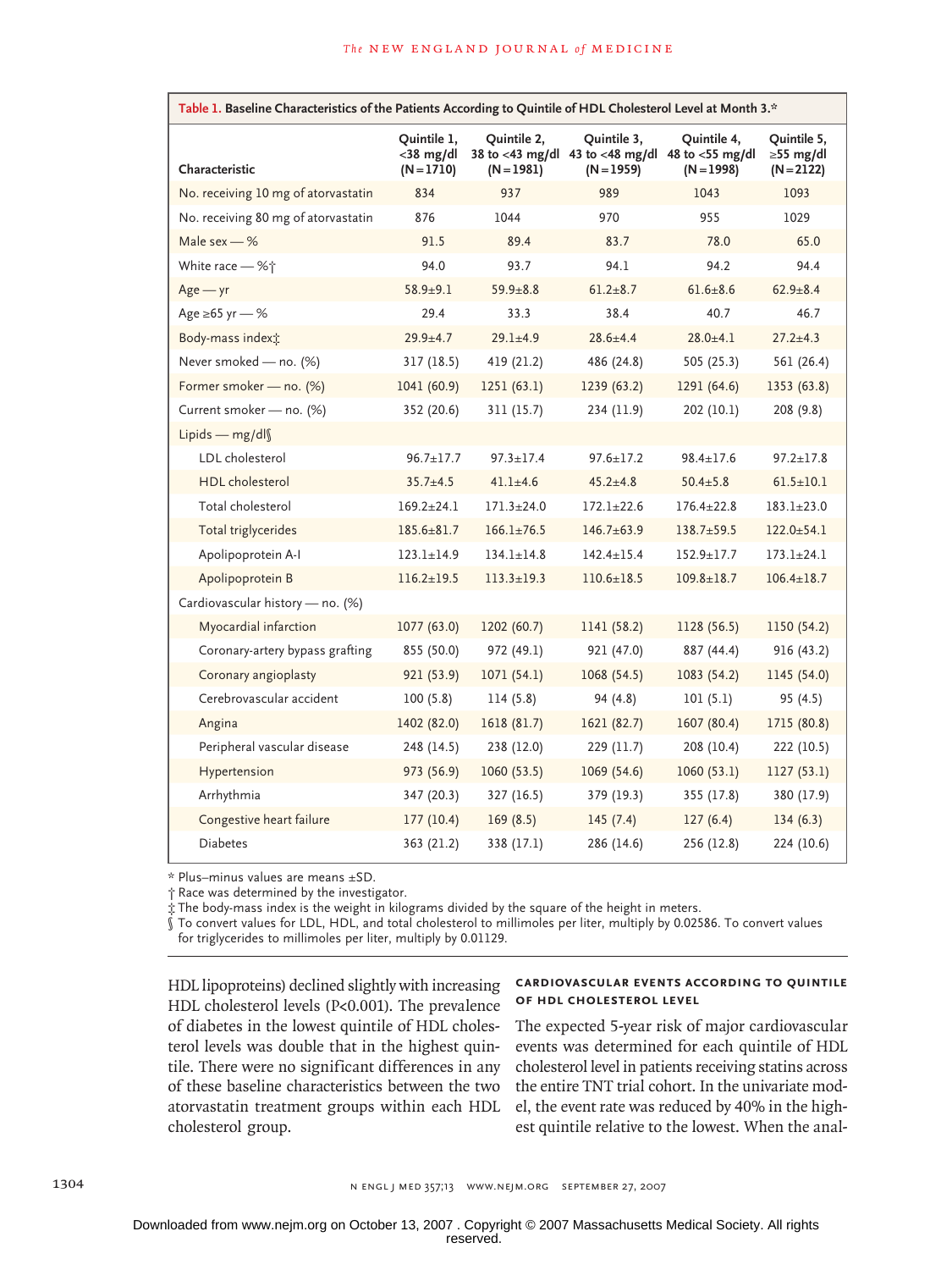ysis included adjustments for covariates (Fig. 1A), the quintile of HDL cholesterol level remained a significant predictor of major cardiovascular events, with a reduction in major cardiovascular events from 95% in the lowest quintile to 7.1% in the highest quintile, a 25% reduction in risk (hazard ratio, 0.75; 95% confidence interval [CI], 0.60 to 0.95). The risk of major cardiovascular events differed significantly across HDL cholesterol quintiles  $(P=0.04)$ .

The relationship between HDL cholesterol levels in patients receiving statins and the frequency of major cardiovascular events seen in the overall cohort was also apparent in each of the two atorvastatin treatment groups. The incidence of major cardiovascular events was substantially lower in the group receiving 80 mg of atorvastatin per day than in the group receiving 10 mg per day in all quintiles. However, in each treatment group, the frequency of major cardiovascular events increased with decreasing levels of HDL cholesterol (Fig. 1B). After adjustment for covariates, among subjects assigned to 10 mg of atorvastatin, those in the highest quintile were significantly less likely to have a major cardiovascular event than those in the lowest quintile (hazard ratio, 0.71; 95% CI, 0.52 to 0.96). In subjects assigned to 80 mg of atorvastatin, the difference in cardiovascular risk between the highest and the lowest quintile did not reach significance (hazard ratio, 0.81; 95% CI, 0.58 to 1.14).

# **Effect of LDL Cholesterol Level**

We performed a stratified regression analysis to determine the interaction between HDL and LDL cholesterol levels in patients receiving statins. In a multivariate model (Fig. 2A), the quintile of HDL cholesterol level was of borderline significance as a predictor of major cardiovascular events ( $P=0.05$ ), with no evidence of interaction with the quintile of LDL cholesterol level  $(P=0.67)$ . The hazard ratios and 95% confidence intervals for quintiles 2 through 5 of HDL cholesterol level (with quintile 1 as a reference) were 1.00 (95% CI, 0.82 to 1.21), 0.80 (95% CI, 0.65 to 0.99), 0.92 (95% CI, 0.74 to 1.13) and 0.75 (95% CI, 0.60 to 0.95).

A separate analysis was conducted to evaluate the influence of HDL cholesterol on outcome among subjects in the lowest LDL cholesterol stratum (<70 mg per deciliter). In this group, according to multivariate analysis (Fig. 2B), the risk of a major cardiovascular event differed significantly



Levels at Month 3 and the Risk of Major Cardiovascular Events. **Figure 1. Multivariate Analysis of the Relationship between HDL Cholesterol** 

s the results for all patients. Quintile 1 is the referei mean fasting glucose level, 107.7 mg per deciliter (6.0 mmol per liter); vascular event for a cohort with the following characteristics: female sex, 19.0%; mean age, 61.0 years; past smoker, 63.2%; current smoker, 13.4%; The adjusted 5-year risk reflects the expected risk of a first major cardiohistory of diabetes mellitus, 15.0%; history of myocardial infarction, 58.3%; **Please check carefully.** history of cardiovascular disease, 5.2%; hypertension (systolic blood pres-Panel A shows the results for all patients. Quintile 1 is the reference group. mean body-mass index, 28.5; mean systolic blood pressure, 130.7 mm Hg; sure, >140.0 mm Hg or patient receiving antihypertensive therapy), 54.1%; mean LDL cholesterol level at month 3, 85.8 mg per deciliter (2.2 mmol per liter); and mean triglyceride level at month 3, 140.1 mg per deciliter (1.6 mmol per liter). Panel B shows the results for the 10-mg and 80-mg atorvastatin groups. The lipid levels at month 3 in the 10-mg atorvastatin group were 98.9 mg of LDL cholesterol per deciliter (2.6 mmol per liter) and 151.8 mg of triglycerides per deciliter (1.7 mmol per liter). The lipid levels at month 3 in the 80-mg atorvastatin group were 72.6 mg of LDL cholesterol per deciliter (1.9 mmol per liter) and 128.2 mg of triglycerides per deciliter (1.4 mmol per liter). To convert values for HDL cholesterol to millimoles per liter, multiply by 0.02586.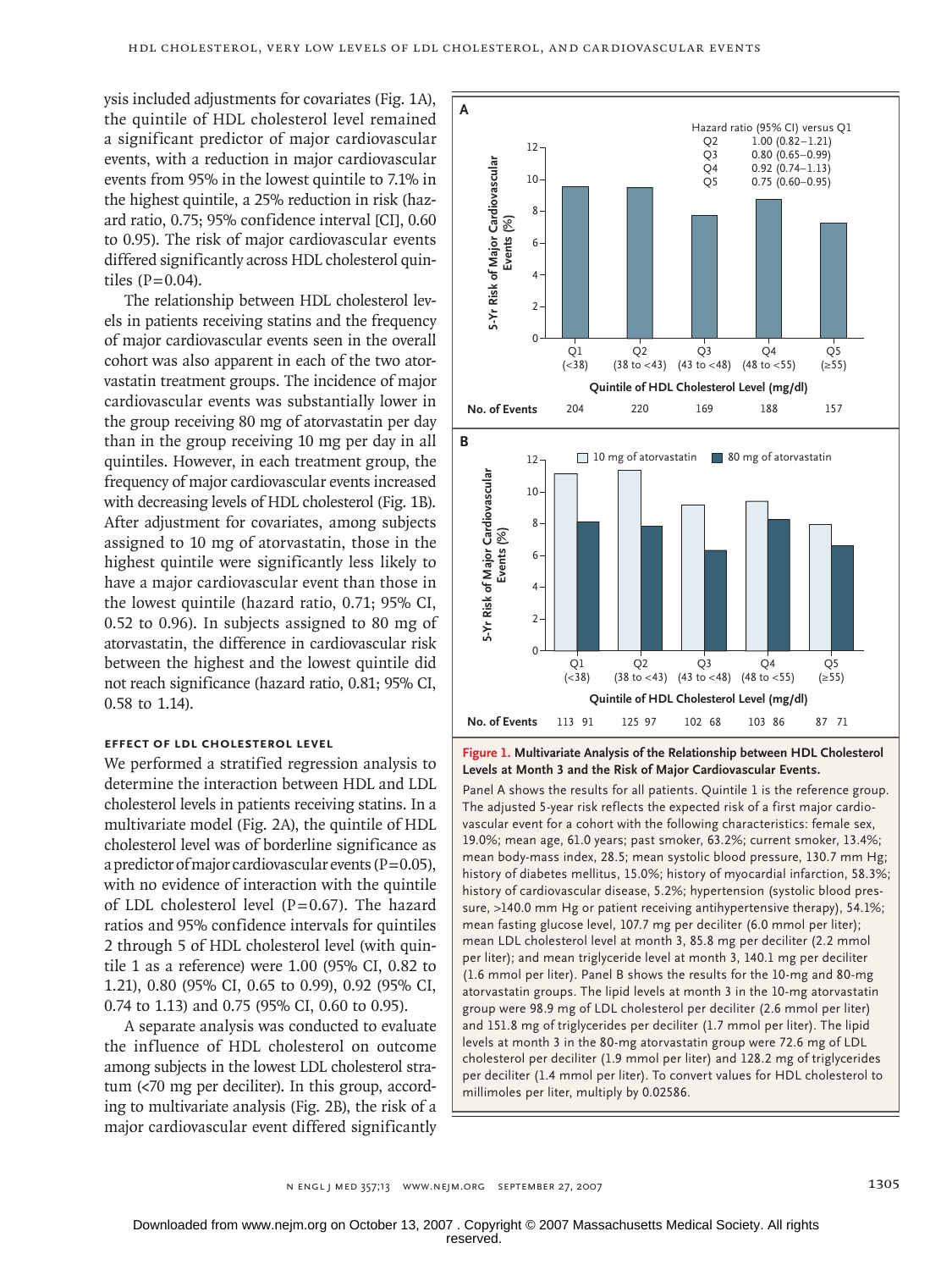

# **Cardiovascular Events and Quintiles of HDL Cholesterol Levels. Figure 2. Multivariate Analysis of the Relationship between Major**

In Panel A, patients were stratified according to specific cutoff points of lowest stratum of LDL cholesterol during statin treatment (<70 mg per deci-[2661 patients], 70 to 100 mg per deciliter [4537 patients], and >100 mg per deciliter [2571 patients]). Multivariate analysis included the following covari-LDL cholesterol levels in patients receiving statins (<70 mg per deciliter ates: treatment, sex, age treated as a continuous variable, smoking status, body-mass index, systolic blood pressure, fasting glucose level, triglyceride level at month 3, and the presence or absence of diabetes, myocardial infarclever at month 5, and the presence or absence or diabetes, inyocardial infarc<br>tion, cardiovascular disease, and hypertension. In Panel B, patients in the liter) were analyzed according to quintile of HDL cholesterol level during treatment. Multivariate analysis included the same covariates as those listed for Panel A, plus the baseline LDL cholesterol level. The adjusted 5-year risk reflects the expected risk of a first major cardiovascular event for a cohort with the following characteristics: female sex, 17.5%; mean age, 61.6 years; past smoker, 63.0%; current smoker, 12.6%; mean body-mass index, 28.1; mean systolic blood pressure, 130.1 mm Hg; history of diabetes mellitus, 16.2%; history of myocardial infarction, 59.0%; history of cardiovascular disease, 4.7%; hypertension, 53.3%; mean fasting glucose level, 108.0 mg per deciliter (6.0 mmol per liter); mean LDL cholesterol level at month 3, 57.8 mg per deciliter (1.5 mmol per liter); and mean triglyceride level at month 3, 126.3 mg per deciliter (1.4 mmol per liter).

among quintiles of HDL cholesterol levels  $(P=0.03)$ . Subjects in the highest HDL cholesterol quintile had a lower risk of major cardiovascular events than subjects in the lowest quintile (hazard ratio, 0.61; 95% CI, 0.38 to 0.97).

## **Ratios of LDL Cholesterol and Total Cholesterol to HDL Cholesterol**

The ratio of LDL cholesterol to HDL cholesterol at month 3 of the trial was also highly predictive of major cardiovascular events. There were major differences at the extremes: the event rate of 5.8% in subjects with the lowest ratio was less than half that in subjects with the highest ratio (13.5%). The ratio of LDL cholesterol to HDL cholesterol among patients receiving statins (month 3) remained highly predictive  $(P=0.006)$  of major cardiovascular events, even after adjustment (Fig. 3A). Subjects in the quintile with the highest ratio of LDL cholesterol to HDL cholesterol had a significantly greater risk of major cardiovascular events than did subjects in the lowest quintile (hazard ratio, 1.82; 95% CI, 1.32 to 2.51).

The ratio of total cholesterol to HDL cholesterol at month 3 was also predictive of major cardiovascular events (Fig. 3B). After adjustment, subjects in the quintile with the highest ratio were at significantly greater risk of major cardiovascular events than were those in the quintile with the lowest ratio, with a hazard ratio after adjustment for potential confounders of 1.72 (95% CI, 1.26 to 2.35).

# **Continuous HDL Cholesterol Levels**

The risk of a major cardiovascular event was also determined for each increment of 1 mg per deciliter (0.03 mmol per liter) in HDL cholesterol level at baseline and during statin treatment (Table 2). In a model adjusted for covariates, an increase of 1 mg per deciliter in the HDL cholesterol level at month 3 could be expected to reduce the risk of major cardiovascular events by  $1.1\%$  (P=0.003) (Table 2).

In the multivariate analysis, the relationship between baseline HDL cholesterol level and the risk of major cardiovascular events was almost identical to that observed between HDL cholesterol level and the risk of major cardiovascular events during statin treatment. However, inclusion of the baseline ratio of apolipoprotein B to apolipoprotein A-I in the analysis model reduced the predictive relationship to nonsignificance  $(P=0.46)$ .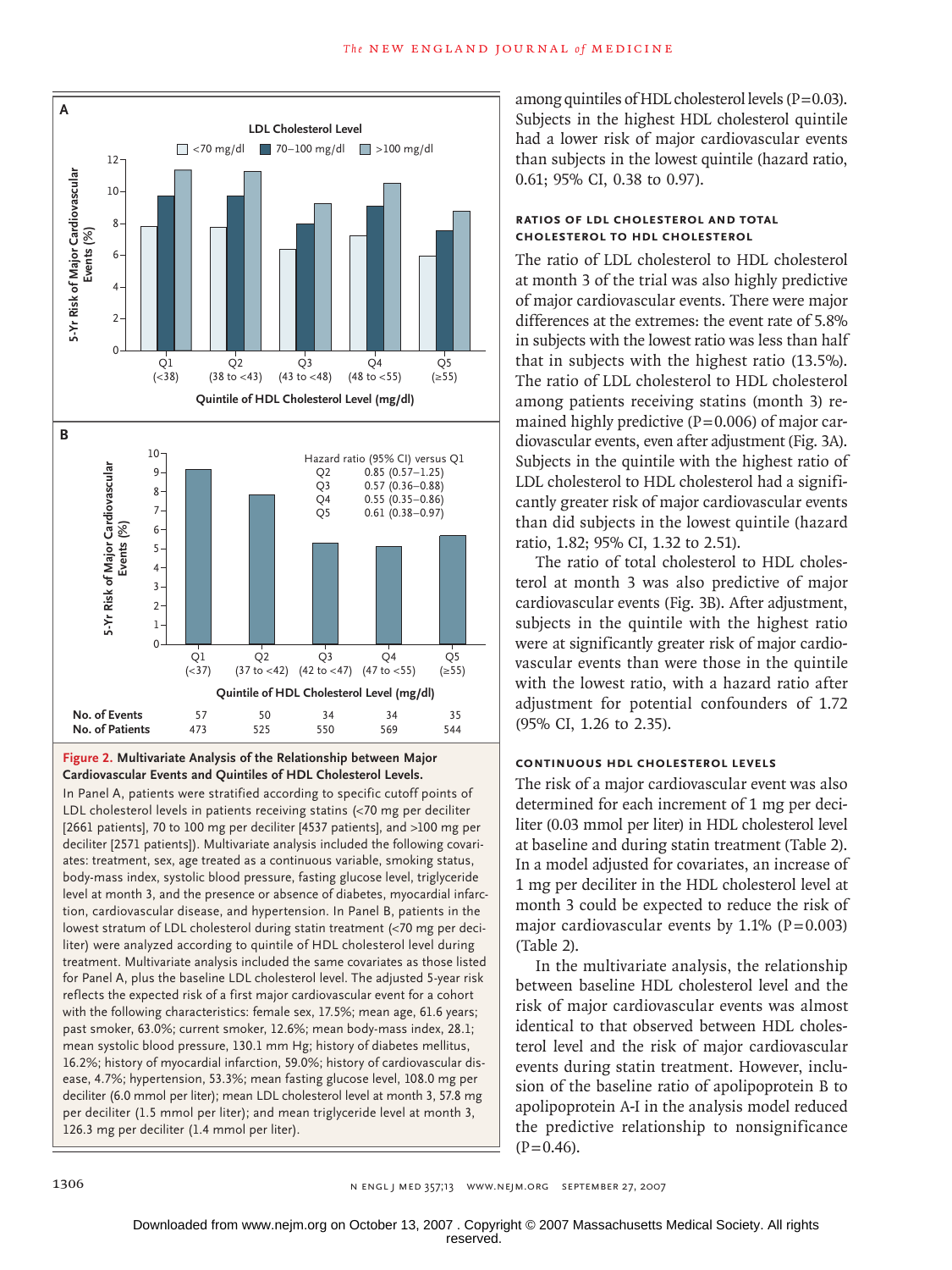Interaction tests indicated that relationships between HDL cholesterol levels at baseline or during statin treatment and the risk of major cardiovascular events did not depend on sex  $(P=0.11)$ for baseline levels,  $P=0.34$  for levels during statin treatment), age ( $P=0.75$  for baseline levels,  $P=0.31$ for levels during statin treatment), smoking status ( $P=0.55$  for baseline levels,  $P=0.64$  for levels during statin treatment), body-mass index  $(P=0.13)$ for baseline levels,  $P=0.09$  for levels during statin treatment), or any of the other covariates considered in the analysis (all P>0.10 for levels at baseline and during statin treatment).

#### Discussion

It has long been known that a low level of HDL cholesterol is a powerful predictor of increased cardiovascular risk,<sup>1-6</sup> but it has not been clear whether a low HDL cholesterol level would remain a significant risk factor in people whose LDL cholesterol was reduced to very low levels. Indeed, it has been argued hypothetically that if the LDL cholesterol level were reduced sufficiently, the level of HDL cholesterol might become irrelevant.

In this post hoc analysis from the TNT trial, HDL cholesterol level was a significant predictor of major cardiovascular events across the entire study cohort, even after all other baseline risk factors, including baseline LDL cholesterol level, had been taken into account. This effect was more pronounced in the analyses using HDL cholesterol level as a continuous variable than in those using quintiles of HDL cholesterol levels at month 3 of the trial, a result suggesting that outlier HDL cholesterol levels may have had an important role in the relationship we observed.

The effect of LDL cholesterol levels during statin treatment on the predictive value of HDL cholesterol was examined. After adjustment for covariates, the predictive value of HDL cholesterol levels was of borderline significance, a result consistent with a suggestion that in patients with coronary heart disease, higher HDL cholesterol levels may offset the increased risk associated with higher LDL cholesterol levels.

In a further analysis, we examined the relationship between the quintile of HDL cholesterol level during statin treatment with risk in those patients in the lowest stratum of LDL cholesterol level (<70 mg per liter). This analysis demonstrated that even among patients in this very low LDL cholesterol stratum, the risk of major cardiovas-



of LDL Cholesterol to HDL Cholesterol at Month 3 (Panel A) and Ratio of Total Cholesterol to HDL Cholesterol at Month 3 (Panel B). **Figure 3. Relationship between Major Cardiovascular Events and Ratio** 

of LDL cholesterol per deciliter and 140.1 mg of triglycerides per deciliter for vascular event for a cohort with the following characteristics: female sex, 19.0%; mean age, 61.0 years; past smoker, 63.2%; current smoker, 13.4%; The adjusted 5-year risk reflects the expected risk of a first major cardiobody-mass index, 28.5; mean systolic blood pressure, 130.7 mm Hg; history of diabetes mellitus, 15.0%; history of myocardial infarction, 58.3%; history **Figure has been redrawn and type has been reset. Please check carefully.** of cardiovascular disease, 5.2%; hypertension, 54.1%; and mean fasting glucose level, 107.7 mg per deciliter. The lipid levels at month 3 were 85.8 mg all subjects, 98.9 mg of LDL cholesterol per deciliter and 151.8 mg of triglycerides per deciliter for those receiving 10 mg of atorvastatin, and 72.6 mg of LDL cholesterol per deciliter and 128.2 mg of triglycerides per deciliter for those receiving 80 mg of atorvastatin.

cular events was reduced in those with higher rather than lower HDL cholesterol levels.

Given that HDL and LDL cholesterol levels during statin treatment were both independently predictive of major cardiovascular events across the whole range of HDL and LDL cholesterol levels in this analysis, it was not surprising to find that the ratio of LDL to HDL cholesterol was also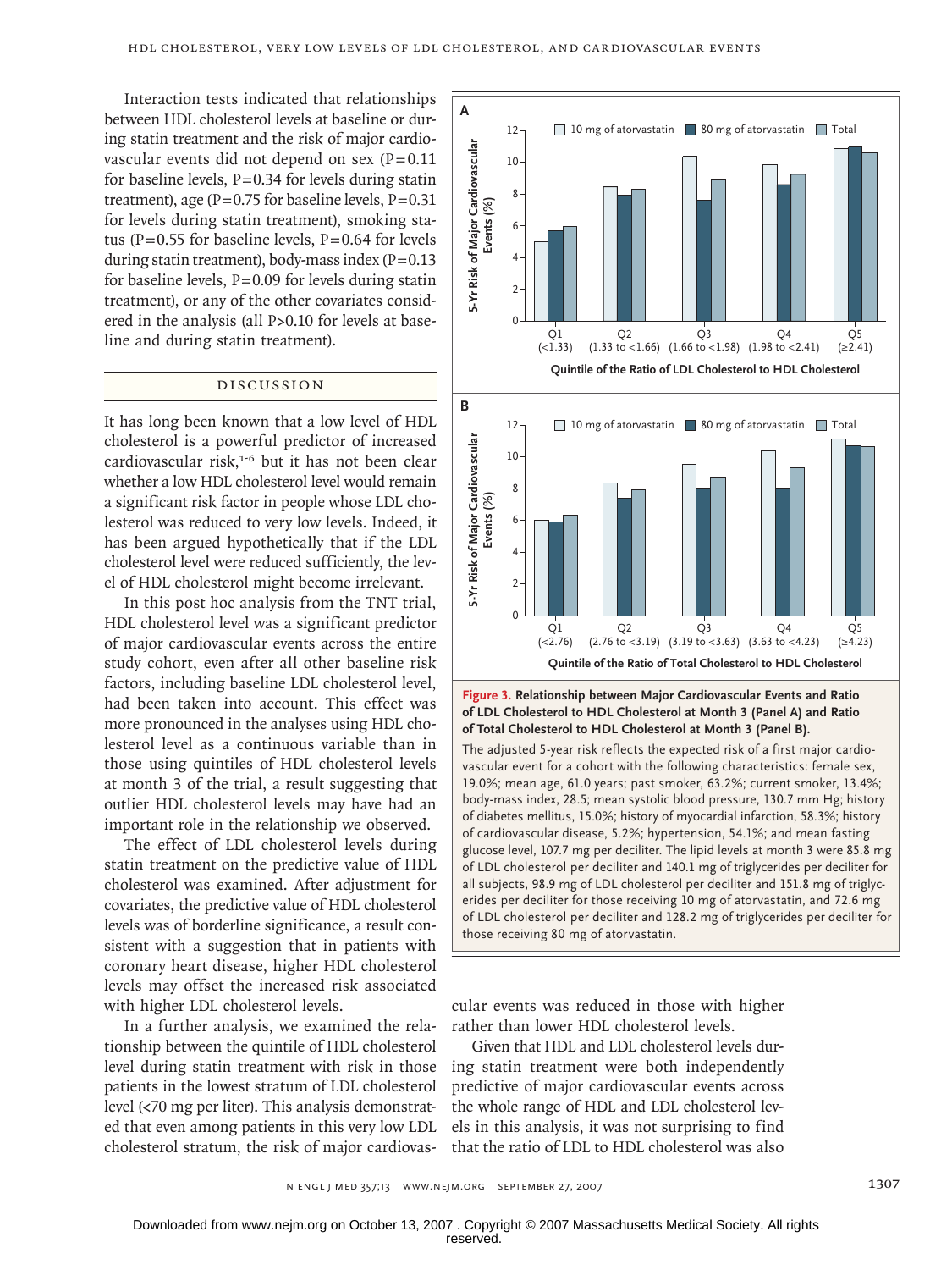| Table 2. Relationship between HDL Cholesterol Levels and the Risk of Major Cardiovascular Events. |                 |               |                                   |         |  |  |  |
|---------------------------------------------------------------------------------------------------|-----------------|---------------|-----------------------------------|---------|--|--|--|
| Variable                                                                                          | No. of Subjects | No. of Events | <b>Relative Risk</b><br>(95% CI)* | P Value |  |  |  |
| Baseline HDL cholesterol <sup>+</sup>                                                             |                 |               |                                   |         |  |  |  |
| Model 1                                                                                           | 9956            | 974           | 1.1 $(0.4 \text{ to } 1.8)$       | 0.002   |  |  |  |
| Model 1 and baseline ratio of apolipoprotein B<br>to apolipoprotein A-I                           | 9917            | 971           | $0.4$ (-0.7 to 1.5)               | 0.46    |  |  |  |
| Model 2 <sup>t</sup>                                                                              | 9732            | 938           | 1.1 $(0.4 \text{ to } 1.7)$       | 0.003   |  |  |  |

\* The relative risk is for changes in HDL cholesterol levels in increments of 1 mg per deciliter.

† Model 1 is adjusted for treatment, sex, age, smoking status, body-mass index, systolic blood pressure, baseline LDL cholesterol level, baseline triglyceride level, glucose level measured after an overnight fast, and the presence or absence of a history of diabetes, myocardial infarction, cardiovascular disease, and hypertension.

‡ Model 2 is for HDL cholesterol levels at month 3 of the trial and is adjusted for treatment, sex, age, smoking status, body-mass index, systolic blood pressure, fasting glucose level, LDL cholesterol level at month 3, triglyceride level at month 3, and the presence or absence of a history of diabetes, myocardial infarction, cardiovascular disease, and hypertension.

highly predictive of the risk of major cardiovascular events. A similar result was observed for the ratio of total cholesterol to HDL cholesterol. These results are consistent with previous studies.20-23

There are several limitations of this study that should be considered when evaluating our findings. The groups of patients defined by quintile of HDL cholesterol level were not similar with respect to other cardiovascular risk factors (Table 1), and there may have been other differences that were not evaluated but that could have influenced the results of the analysis. We did not measure waist circumference or insulin levels in our study population, and thus we cannot determine to what degree the observed effect of HDL cholesterol level may be due to the coincidence of a low HDL cholesterol level with the metabolic syndrome. This relationship is suggested in our data by the fact that most of our study subjects who had low HDL cholesterol levels were also obese and had elevated plasma triglyceride levels.

In summary, this analysis from the TNT trial evaluated the effect of HDL cholesterol levels in patients with clinically evident coronary heart disease who were receiving statin therapy to reduce LDL cholesterol levels. Across the entire study cohort in multivariate analysis, HDL cholesterol levels were a significant inverse predictor of subsequent major cardiovascular events. When

the effect of the LDL cholesterol level achieved in patients receiving therapy was taken into account, the role of HDL cholesterol was less marked, though still of borderline significance. The relationship remained significant even in patients whose LDL cholesterol level was less than 70 mg per deciliter.

#### Supported by Pfizer.

Dr. Barter reports receiving consulting fees from Pfizer and AstraZeneca, lecture fees from Pfizer, AstraZeneca, and Merck, and grant support from Pfizer. Dr. Gotto reports receiving consulting fees from Aegerion Pharmaceuticals, Arisaph Pharmaceuticals, DuPont, Johnson & Johnson, Merck, Kowa, Schering-Plough, Novartis, and Reliant Pharmaceuticals, receiving lecture fees from Pfizer, Merck, Schering-Plough, Reliant Pharmaceuticals, and Sanofi-Aventis, and testifying before the Food and Drug Administration on behalf of Johnson & Johnson–Merck. Dr. LaRosa reports receiving consulting fees from Pfizer, Bayer, and Merck and lecture fees from Pfizer. Dr. Maroni and Mr. Szarek report being employees of Pfizer and owning equity in Pfizer. Dr. Grundy reports receiving consulting fees from Pfizer, Merck, Kos Pharmaceuticals, Abbott, Schering-Plough, Fournier Pharma, Bristol-Myers Squibb, Daiichi Sankyo, Sanofi-Aventis, GlaxoSmithKline, Eli Lilly, and AstraZeneca and grant support from Kos Pharmaceuticals, Abbott, and Merck. Dr. Kastelein reports receiving consulting fees and lecture fees from Pfizer, Merck, Schering-Plough, AstraZeneca, Bristol-Myers Squibb, and Daiichi Sankyo. Dr. Bittner reports receiving consulting fees from Pfizer, Reliant Pharmaceuticals, CV Therapeutics, and Novartis and grant support from Pfizer, Athero-Genics, Kos Pharmaceuticals, and Merck. Dr. Fruchart reports receiving consulting fees from Pfizer, Sanofi-Aventis, and Fournier Pharma and lecture fees from Pfizer, Merck, Schering-Plough, Reliant Pharmaceuticals, and Sanofi-Aventis. No other potential conflict of interest relevant to this article was reported.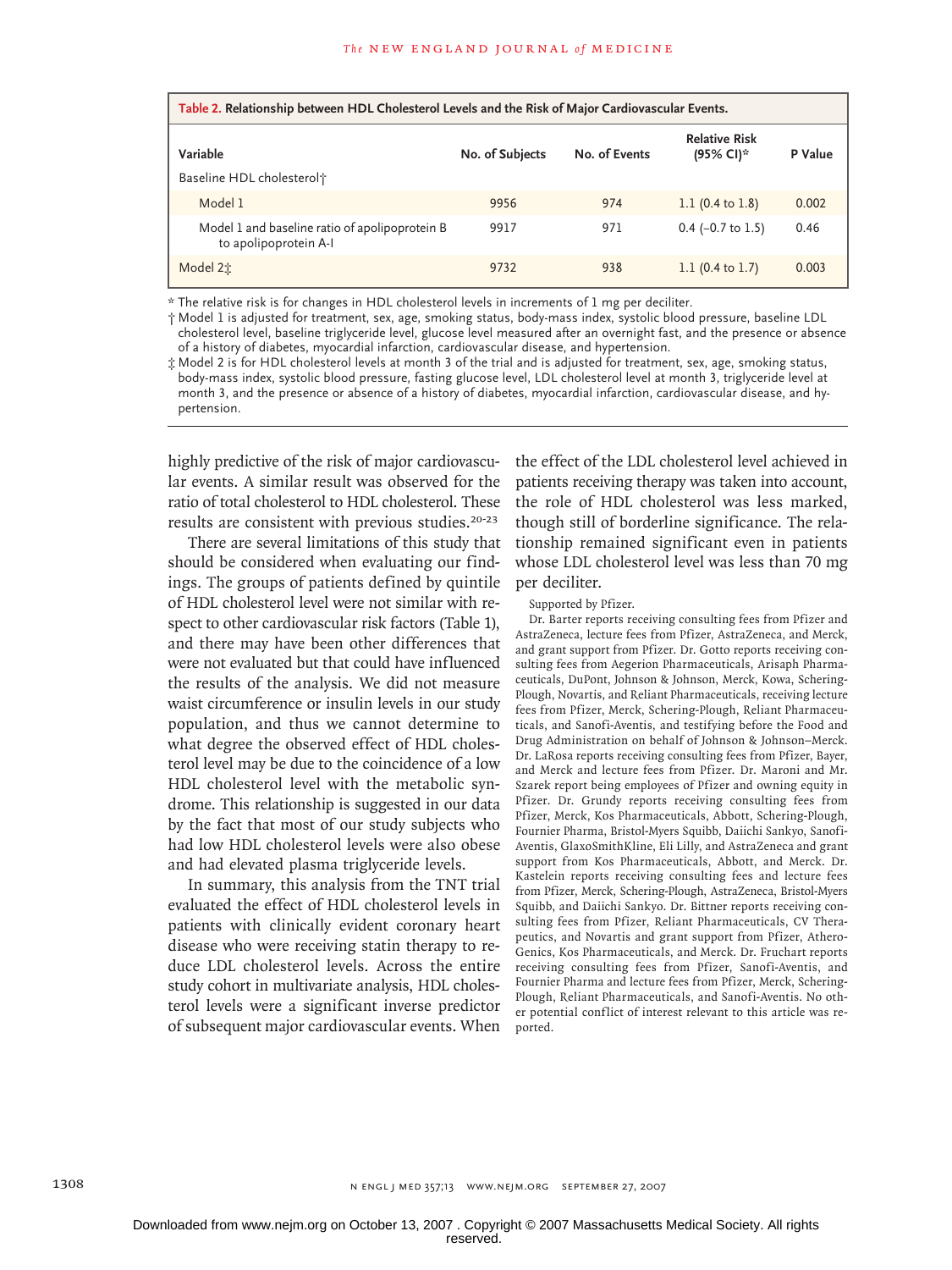#### **APPENDIX**

The following persons participated in the TNT Study: **Steering Committee:** J. LaRosa (chair), Brooklyn, NY; P. Barter, Sydney; J.-C. Fruchart, Lille, France; A.M. Gotto, New York; H. Greten, Hamburg, Germany; S.M. Grundy, Dallas; D. Hunninghake, Minneapolis; J. Kastelein, Amsterdam; J. Shepherd, Glasgow, Scotland; D. Waters, San Francisco; N. Wenger, Atlanta; **End-Points Committee:** L. Cohen (chair), New Haven, CT; J.-M. LaBlanche, Lille, France; H. Levine, Boston; U. Sechtem, Stuttgart, Germany; F. Welty, Boston; **Data and Safety Monitoring Board:** C. Hennekens (chair), Miami; V. Brown, Atlanta; R. Carmena, Valencia, Spain; R. D'Agostino, Boston; S. Haffner, San Antonio, TX; E. Leitersdorf, Jerusalem, Israel; **Investigators** (numbers of patients undergoing randomization in parentheses): *Australia (608)* — C. Aroney, P. Barter, J. Bradley, D. Colquhoun, A. Dart, M. d'Emden, J. Lefkovits, R. Minson, G. Nelson, R. O'Brien, P. Roberts-Thomson, A. Thomson, D. Sullivan, P. Thompson; *Austria (29)* — H. Drexel, H. Sinzinger, F. Stockenhuber; *Belgium (300)* — P. Chenu, G. Heyndrickx, J. Van Cleemput, A. Van Dorpe, W. Van Mieghem, P. Vermeersch; *Canada (1052)* — M. Arnold, R. Baigrie, J. Bergeron, C. Gagné, J. Davignon, J. Ducas, J. Genest, L. Higginson, G. Hoag, J. Bonet, A. Ignaszewski, L. Leiter, S. LePage, P. Ma, M. McQueen, D. Mymin, B. O'Neill, B. Sussex, P. Theroux, G. Tremblay, W. Tymchak, J. Warnica; *France (207)* — P. Attali, J. Bonnet, L. Caster, R. Constans, J. Demarcq, I. Ginon, J. Leymarie, J. Mansourati, J. Ollivier, F. Paillard, J. Ponsonnaille; *Germany (144)* — U. Beil, H. Fritz, D. Hüwel, W. Huppertz, W. Liebscher, K. Schussmann, E. Steinhagen-Thiessen; *Ireland (53)* — B. Buckley, P. Crean; *Italy (75)* — A. Branzi, P. Fioretti, G. Gensini, N. Mininni, G. Pinelli, E. Uslenghi; t*he Netherlands (788)* — R. Anthonio, J. Bonnier, H. Crijns, H. Dohmen, P. Dunselman, M. Galjee, B. Hamer, J. Hoorntje, J. Jukema, A. Oude-Ophuis, H. Plokker, J. Posma, J. Ruiter, M. Trip, A. van Boven; *South Africa (523)* — A. Dalby, L. Disler, A. Doubell, J. King, E. Lloyd, J. Marx, P. Roux; *Spain (525)* — M. Anguita, C. Brotons, C. Calvo, J. Cruz-Fernandez, F. Fernandez-Aviles, A. Fernandez-Cruz, I. Ferreira, E. Gonzalez, E. Lage, P. Mata, J. Mostaza, R. Muñoz-Aguilera, E. Lopez de Sa, G. Pedro, G. Permanyer, A. Pozuelo, R. Querejeta, J. Ribera, E. Ros-Rahola, M. Vela; *Switzerland (91)* — W. Angehrn, L. Kappenberger, T. Moccetti, H. Saner; *United Kingdom (299)* — D. Brydie, A. Chauhan, R. Greenbaum, H. Kadr, C. Kaski, R. Mattu, W. McCrea, J. McMurray, D. Mikhailidis, A. Salmasi, N. Samani, M. Shiu, A. Timmis, S. Turley, J. Wictome; *United States (5309)* — R. Abadier, S. Alexander, B. Asbill, J. Bagdade, B. Beard, J. Becker, V. Bittner, R. Blumenthal, M. Bolton, W. Bremner, D. Brewer, C. Brown, K. Browne, J. Carstens, W. Cefalu, J. Chambers, J. Cohen, M. Collins, S. Crespin, M. Cressman, R. Curry, M. Davidson, G. De Gent, J. de Lemos, P. Deedwania, D. Dixon, J. Duncan, C. East, D. Edmundowicz, B. Effron, M. Elam, M. Ettinger, R. Feldman, D. Fiske, J. Forrester, G. Fraser, Z. Freedman, S. Freeman, V. Fonseca, D. Frid, K. Friday, J. Geohas, H. Ginsberg, A. Goldberg, E. Goldenberg, D. Goldner, D. Goldscher, B. Gordon, S. Gottlieb, M. Grayson, R. Guthrie, J. Guyton, J. Haas, F. Handel, R. Hartman, J. Henry, M. Hepp, R. Heuser, D. Herrington, M. Hibbard, C. Hjemdahl-Monsen, G. Hopkins, V. Howard, J. Hsia, D. Hunninghake, S. Jafri, P. Jones, P. Kakavas, J. Kane, L. Keilson, E. Kerut, R. Kloner, R. Knopp, J. Kostis, L. Kozlowski, R. Krasuski, A. Kugelmass, K. LaBresh, J. Larry, C. Lavie, B. Lewis, S. Lewis, M. Linton, P. Linz, R. Lloret, V. Lucarella, J. Maciejko, D. McElroy, J. McGhee, M. Mc-Gowan, W. McGuinn, M. Melucci, J. Merillat, M. Michalski, D. Miller, L. Miller, M. Miller, M. Mirro, V. Miscia, J. Mossberg, B. Musa, S. Nash, R. Nesto, M. Neustel, T. Noonan, J. O'Keefe, B. Olafsson, S. Oparil, T. Pearson, C. Pepine, G. Peterson, G. Pogson, K. Powers, D. Rader, R. Reeves, J. Reusch, G. Revtyak, D. Robertson, J. Robinson, W. Robinson, M. Rocco, J. Robinson, J. Rodgers, R. Rosenson, E. Roth, S. Sadanandan, K. Salisbury, D. Sato, J. Saucedo, E. Schaefer, H. Schrott, L. Seman, G. Schectman, C. Schmalfuss, D. Schneider, B. Sobel, R. Schneider, S. Schwartz, P. Seigel, M. Seyal, S. Sharp, D. Shindler, D. Smith, D. Sprecher, L. Solberg, E. Sontz, J. Stamper, E. Stein, V. Subbarao, A. Susmano, A. Talle, P. Thompson, J. Torelli, F. Torres, D. Triffon, G. Vetrovec, N. Vijay, W. Wickermeyer, K. Wool, M. Zakrzewski, S. Zarich, J. Zavoral, F. Zieve.

#### **References**

Assmann G, Schulte H, von Eckard-**1.** stein A, Huang Y. High-density lipoprotein cholesterol as a predictor of coronary heart disease risk: the PROCAM experience and pathophysiological implications for reverse cholesterol transport. Atherosclerosis 1996;124:Suppl:S11-S20.

Curb JD, Abbott RD, Rodriguez BL, et **2.** al. A prospective study of HDL-C and cholesteryl ester transfer protein gene mutations and the risk of coronary heart disease in the elderly. J Lipid Res 2004;45: 948-53.

Sharrett AR, Ballantyne CM, Coady **3.** SA, et al. Coronary heart disease prediction from lipoprotein cholesterol levels, triglycerides, lipoprotein(a), apolipoproteins A-I and B, and HDL density subfractions: the Atherosclerosis Risk in Communities (ARIC) Study. Circulation 2001;104: 1108-13.

Gordon T, Castelli WP, Hjortland MC, **4.** Kannel WB, Dawber TR. High density lipoprotein as a protective factor against coronary heart disease: the Framingham Study. Am J Med 1977;62:707-14.

**5.** Turner RC, Millns H, Neil HA, et al.

Risk factors for coronary artery disease in non-insulin dependent diabetes mellitus: United Kingdom Prospective Diabetes Study (UKPDS: 23). BMJ 1998;316:823-8. Gordon DJ, Probstfield JL, Garrison **6.** RJ, et al. High-density lipoprotein cholesterol and cardiovascular disease: four prospective American studies. Circulation 1989;79:8-15.

**7.** Sever PS, Dahlöf B, Poulter NR, et al. Prevention of coronary and stroke events with atorvastatin in hypertensive patients who have average or lower-than-average cholesterol concentrations, in the Anglo-Scandinavian Cardiac Outcomes Trial–Lipid Lowering Arm (ASCOT-LLA): a multicentre randomised controlled trial. Lancet 2003; 361:1149-58.

Sacks FM, Pfeffer MA, Moye LA, et al. **8.** The effect of pravastatin on coronary events after myocardial infarction in patients with average cholesterol levels. N Engl J Med 1996;335:1001-9.

**9.** Shepherd J, Cobbe SM, Ford I, et al. Prevention of coronary heart disease with pravastatin in men with hypercholesterolemia. N Engl J Med 1995;333:1301-7.

10. Downs JR, Clearfield M, Weis S, et al. Primary prevention of acute coronary events with lovastatin in men and women with average cholesterol levels: results of AFCAPS/TexCAPS. JAMA 1998;279:1615- 22.

11. Randomised trial of cholesterol lowering in 4444 patients with coronary heart disease: the Scandinavian Simvastatin Survival Study (4S). Lancet 1994;344:1383-9. 12. The Lipid Research Clinics Coronary Primary Prevention Trial results. I. Reduction in incidence of coronary heart disease. JAMA 1984;251:351-64.

13. Baigent C, Keech A, Kearney PM, et al. Efficacy and safety of cholesterol-lowering treatment: prospective meta-analysis of data from 90,056 participants in 14 randomised trials of statins. Lancet 2005;366: 1267-78. [Erratum, Lancet 2005;366:1358.] 14. Sacks FM, Tonkin AM, Shepherd J, et al. Effect of pravastatin on coronary disease events in subgroups defined by coronary risk factors: the Prospective Pravastatin Pooling Project. Circulation 2000; 102:1893-900.

15. Nicholls SJ, Tuzcu EM, Sipahi I, et al.